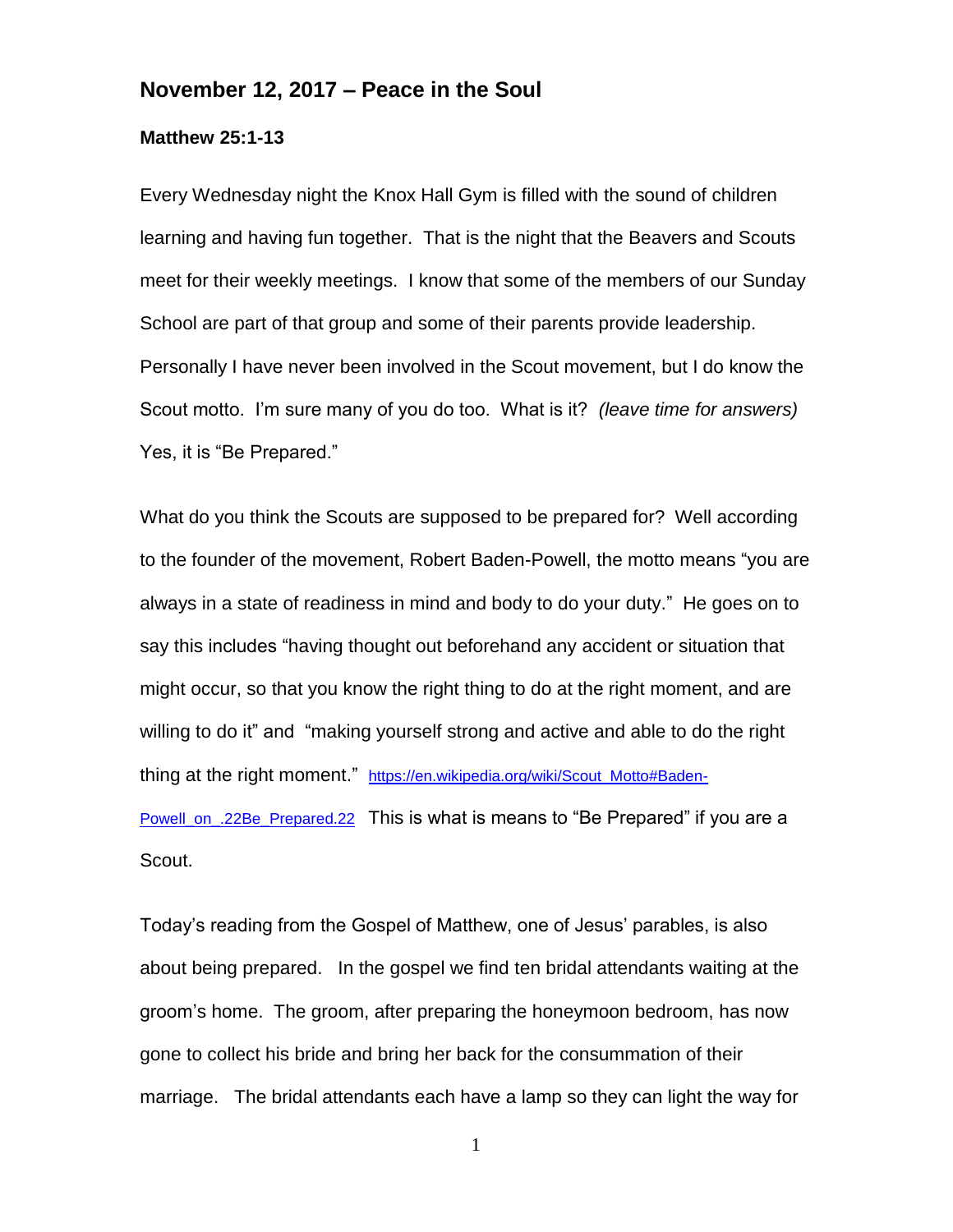the bridal party. All of the attendants have oil in their lamps, but only five have brought an extra jar.

For some reason the groom is delayed. When the bridal party is finally getting close, all of the attendants' lamps are running out of oil and the foolish ones, the ones that did not bring an extra jar, are forced to go and buy some more. By the time they get back it was too late, the bridal party has already entered the house and the door is shut. They can't even get in. The parable ends with Jesus saying, "So stay awake, for you don't know the day or the hour."

Jesus is telling his followers that they need to be prepared, prepared for something that cannot be scheduled – that they must be vigilant, that they must stay awake. But what is it that they must be prepared for? Well if we go back to the beginning of the passage, we find a clue. Jesus began his parable by saying, "Then again, the kindom of heaven could be likened to." Jesus is telling his followers that waiting for the bridal party is like waiting for God's kindom, God's reign of peace and justice on earth. Jesus is telling his followers and is telling us that we need to be prepared so that we can do our part to not only welcome but also create that place of peace. Jesus is calling us to "be prepared."

So if we are supposed to be prepared to welcome and to even create God's kindom of peace and justice, what does that mean? Robert Baden-Powell, said that being prepared means "you are always in a state of readiness in mind and body to do your duty." Do you think this is what Jesus was talking about? I would say, "Yes and…" Certainly Jesus wanted his followers to have healthy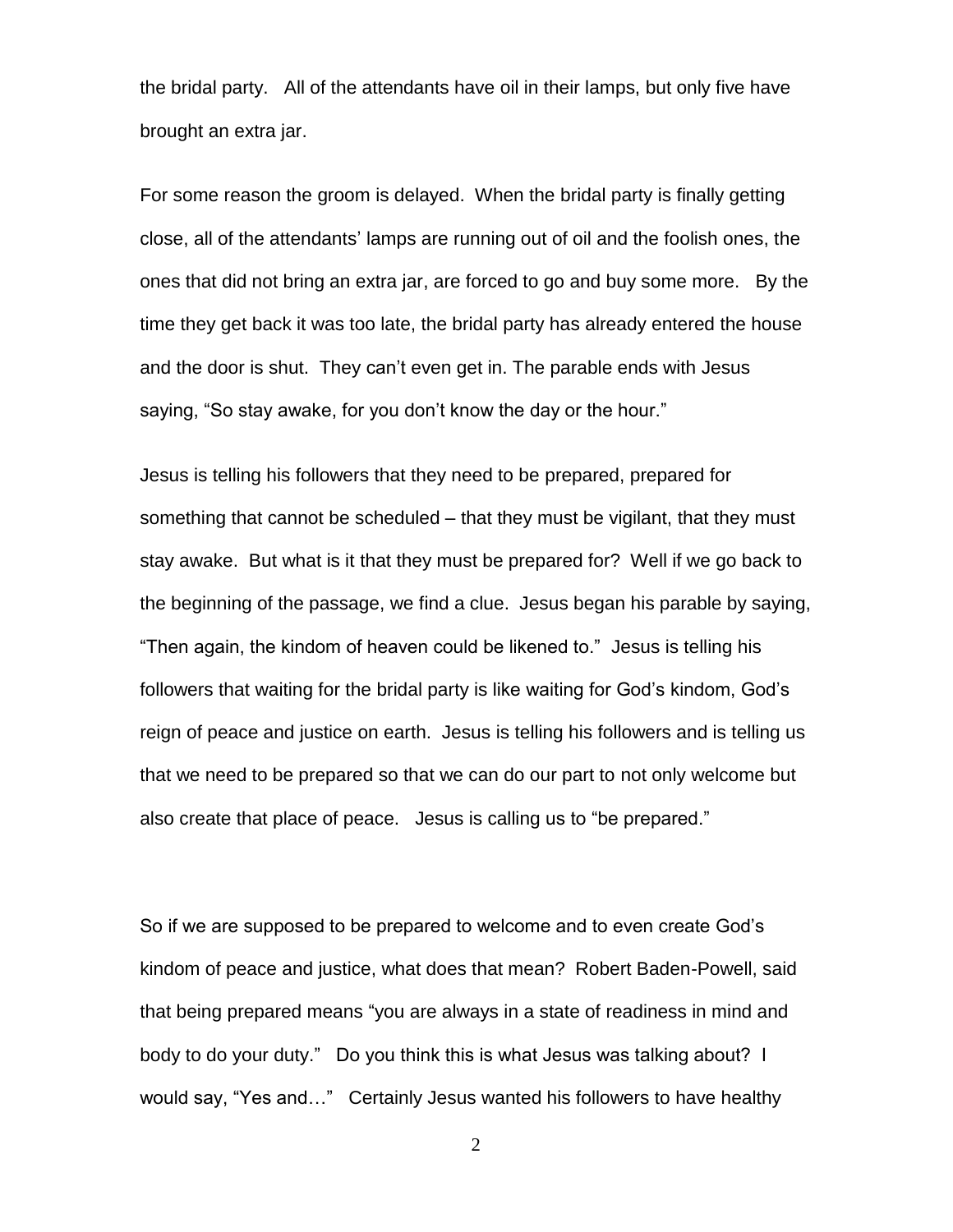minds and bodies that would allow them to do the right thing in emergency situations. But I believe that Jesus was asking his followers to go even further in their preparations. I believe that Jesus was talking about more than just physical and mental preparation. I believe that Jesus is also calling us to be spiritually prepared.

So what does it mean to be spiritually prepared? As I was writing my sermon this week I did what I often do and I googled the phrase "spiritual preparedness." Suddenly in front of me were all these websites from the Church of the Latter Day Saints. In turns out this particular phrase is really popular with our Mormon neighbours. I quickly realized that their understanding is slightly different than mine. I read lots of stories of being prepared to pray and to put ourselves in God's hands in emergency situations and, even more prevalent, were list of ways to make sure that we end up in heaven when our time comes. But I believe that spiritual preparedness is more about how we live on earth. I believe that spiritual preparedness is about connecting with the Ground of Our Being, with Holy Mystery, in all aspects of our lives. I believe that spiritual preparedness is about being awake to God's loving presence in every moment.

Like many of you I will never forget the morning of 9/11. I was a theological student at that time and I was on my way to class when I heard the horrible news from New York City. Within two hours of the initial crash I was lucky enough to be sitting amongst classmates and staff in the chapel at Knox College on the campus of the University of Toronto. What struck me about that moment was that in the midst of the fear and the horror, one of the professors had the spiritual preparedness to pray for a peaceful and compassionate response to that act of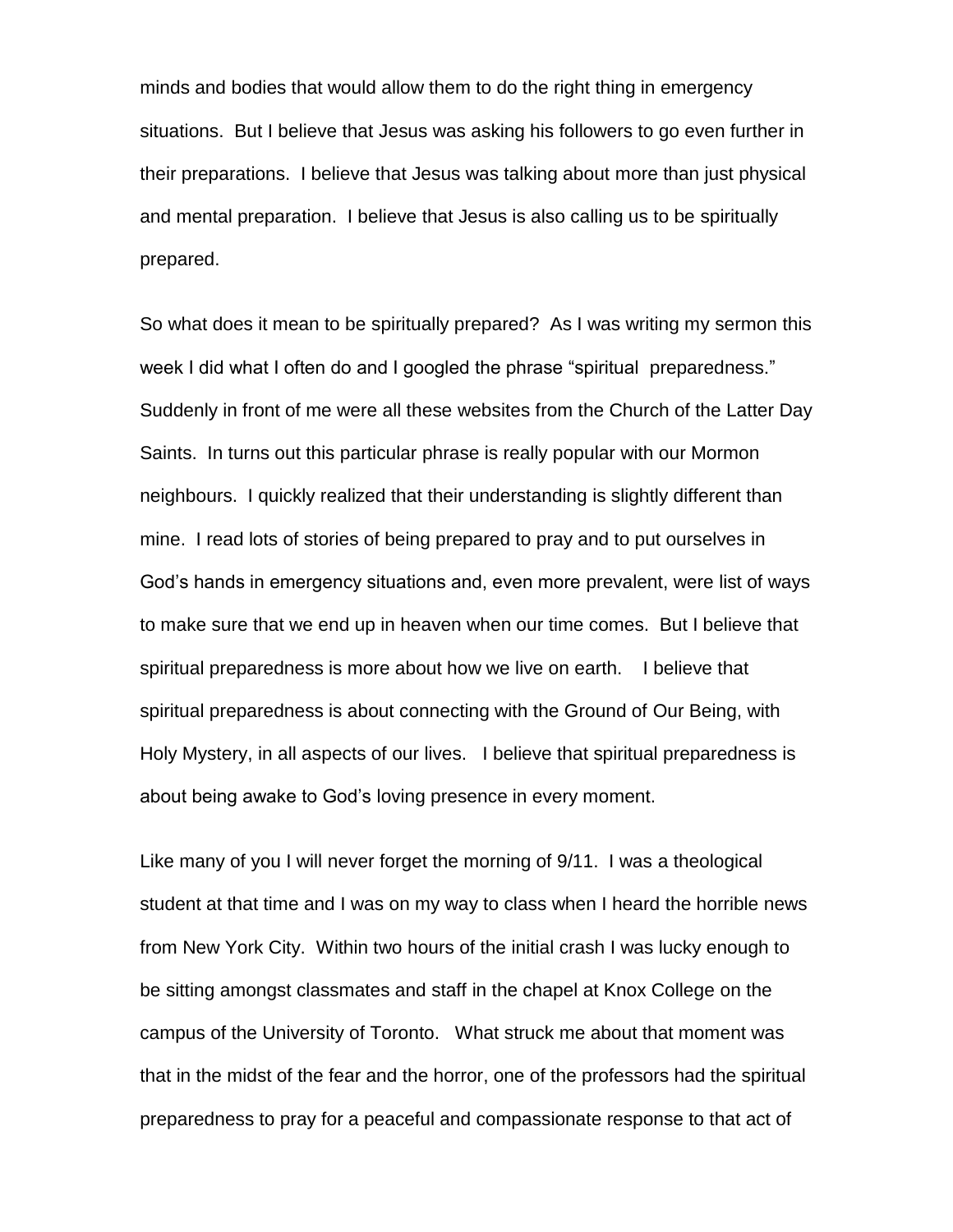terror. While I was still numb from the news, he had the presence of mind and spirit to pray that the president of the United States and other global leaders would make decisions based on wisdom and grace instead of fear.

Being spiritually prepared is being ready to react from a play of love and peace when someone threatens us or speaks to us in an angry or even condescending tone. Being spiritually prepared is being ready with a smile and an empathetic ear even in the midst of an incredibly frustrating and hectic day. Being spiritually prepared is having the ability to notice the beauty of a falling snowflake while shovelling our driveway for the third time in the same day.

So how do we do that? How do we get to that place in our lives? Well, like everything else, it takes training and it takes practice. What are the things that we do to help us become spiritually prepared? You tell me. I know you already have the answers. *(leave time for answers - read scripture, study, read books, spend time in nature, go to church, sleep, walk, sing, pray, meditate)* Yes, all of these activities are part of our preparation. We need to do whatever it takes to cultivate peace within ourselves. We need to do whatever it takes to tap into that place within each one of us that is the sacred.

The Buddha would tell us that "Peace comes from within, do not seek it without" and I believe that Jesus gave us the same teaching in this parable. He asked us to remain awake, to remain present to the love, the peace and the grace of God in everything we do. Today we sang the hymn *Peace for the Children* and in the last verse we got to the most important phrase, we sang, "Following the path of the One of peace, we work for healing, we work for peace; peace in the soul